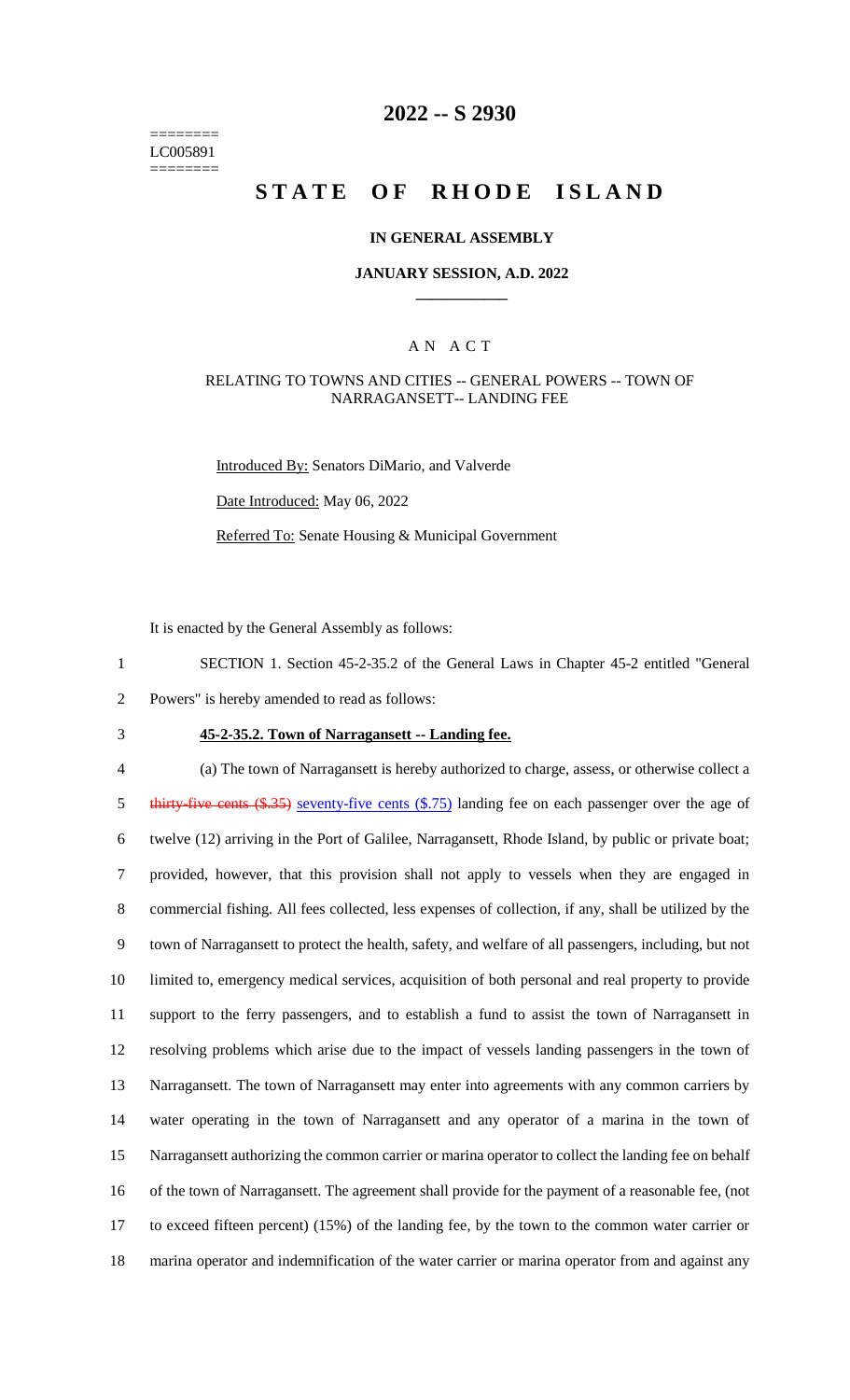liability to, or claim of liability by third parties, arising from the collection of the boarding fee. All such common carriers shall collect the landing fee on behalf of the town of Narragansett, by including the amount of the fee in its rate and charge to adult passengers without the necessity of approval of the landing fee from the public utilities commission ("PUC") or the division of public utilities and carriers ("DPUC") under Title 39. The landing fee authorized by this chapter does not apply to any persons receiving free transportation from the public utility under § 39-2-5. The town council of the town of Narragansett shall promulgate rules and regulations to implement the provisions of this section. The town of Narragansett may seek no fees from the common carriers other than those set forth in this section; provided, however, that this sentence shall not preclude the taxation of property, but not the vessels, of the common carriers pursuant to Title 44.

 (b) The rate relief previously authorized by the PUC for Interstate Navigation Company in 1997 (PUC Docket No. 2484) which authorized the increase of Interstate Navigation Company's rates (except the Block Island Passenger Commuter Rate) by one and four-tenths percent (1.4%) in order to pay for property taxes assessed against Interstate Navigation Company's vessels by the town of Narragansett shall continue in full force and effect until June 1, 2002. Notwithstanding the restriction placed by the PUC on the money collected by Interstate Navigation Company pursuant to this rate relief, the money shall be disposed of as follows: (1) from the monies collected as of June 30, 2001, Interstate Navigation Company shall make a one time payment to the town of Narragansett of eighty-five thousand dollars (\$85,000) and the town of Narragansett shall be authorized to retain the fifteen thousand dollars (\$15,000) previously paid to it by Interstate Navigation Company; (2) the balance of the funds collected as of June 30, 2001, are to be invested in equipment and facilities to serve the rate payers of Interstate Navigation Company subject to DPUC subsequent verification of that investment. If a dispute arises regarding the disposition of the funds as set forth in this section, then the DPUC or Interstate Navigation Company may petition the PUC for review, and the decision of the PUC shall be final and binding and not appealable. For purposes of this section, the use of such funds by Interstate Navigation Company for: (1) the repair 27 and/or replacement of the bulkhead and related facilities at Interstate's Block Island facility; or (2) Interstate's expenses related to the construction of its new terminal facility in Galilee, including the construction of facilities for the connector road lots; and/or (3) the pre-payment of principal and related pre-payment fees on the loan outstanding for the M/V Block Island, shall be deemed to be equipment and facilities that serve the rate payers of Interstate Navigation and shall not be subject to any prior review or approval by the DPUC and/or PUC; provided that subsequent verification and approval shall remain within the purview of the DPUC and PUC for rate making purposes. Any expenditures out of the funds collected as of June 30, 2001, for any other purposes shall require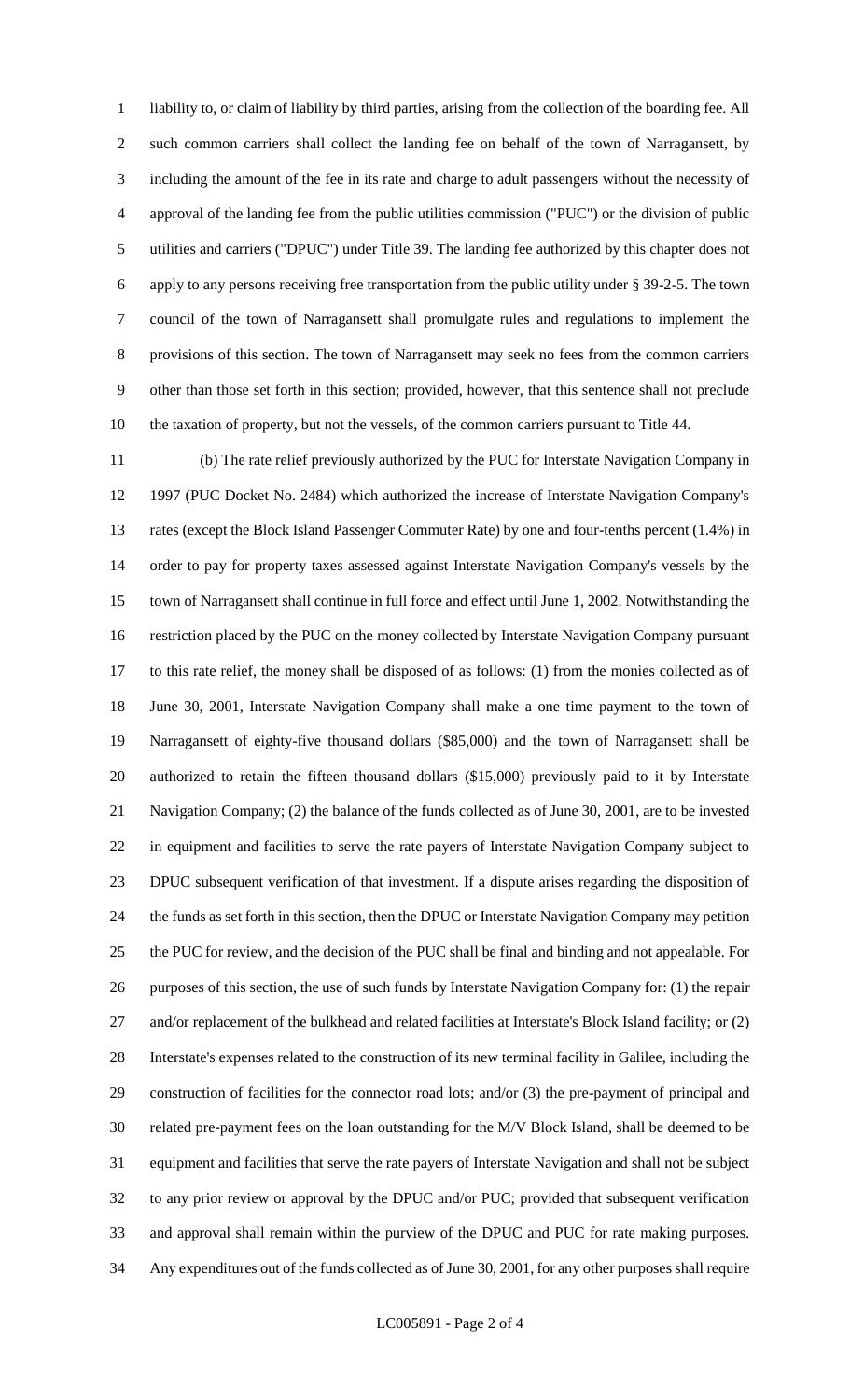the prior approval of the DPUC to assure that the proposed expenditures are in the best interest of the rate payers. If a dispute arises between Interstate Navigation Company and the DPUC as to such proposed expenditures, then the DPUC or Interstate Navigation Company may petition the PUC for review.

 (c) From the funds collected between July 1, 2001 and May 31, 2002, one-third (⅓) of the total shall be paid to the town of Narragansett in June, 2002, and the balance shall be retained by Interstate Navigation Company to be invested in equipment and facilities to serve the rate payers of Interstate Navigation Company. Interstate Navigation Company shall be required to obtain the prior approval of the DPUC in order to expend these funds. If a dispute arises regarding the disposition of these funds as set forth in this section, the DPUC or Interstate Navigation Company may petition the PUC for review.

 (d) As to property over which the town of Narragansett has regulatory control, the town of Narragansett may not prohibit overnight parking on private property and currently existing parking 14 lots in Galilee, and there will be no mandatory offsite parking for cars in Galilee.

SECTION 2. This act shall take effect upon passage.

======== LC005891 ========